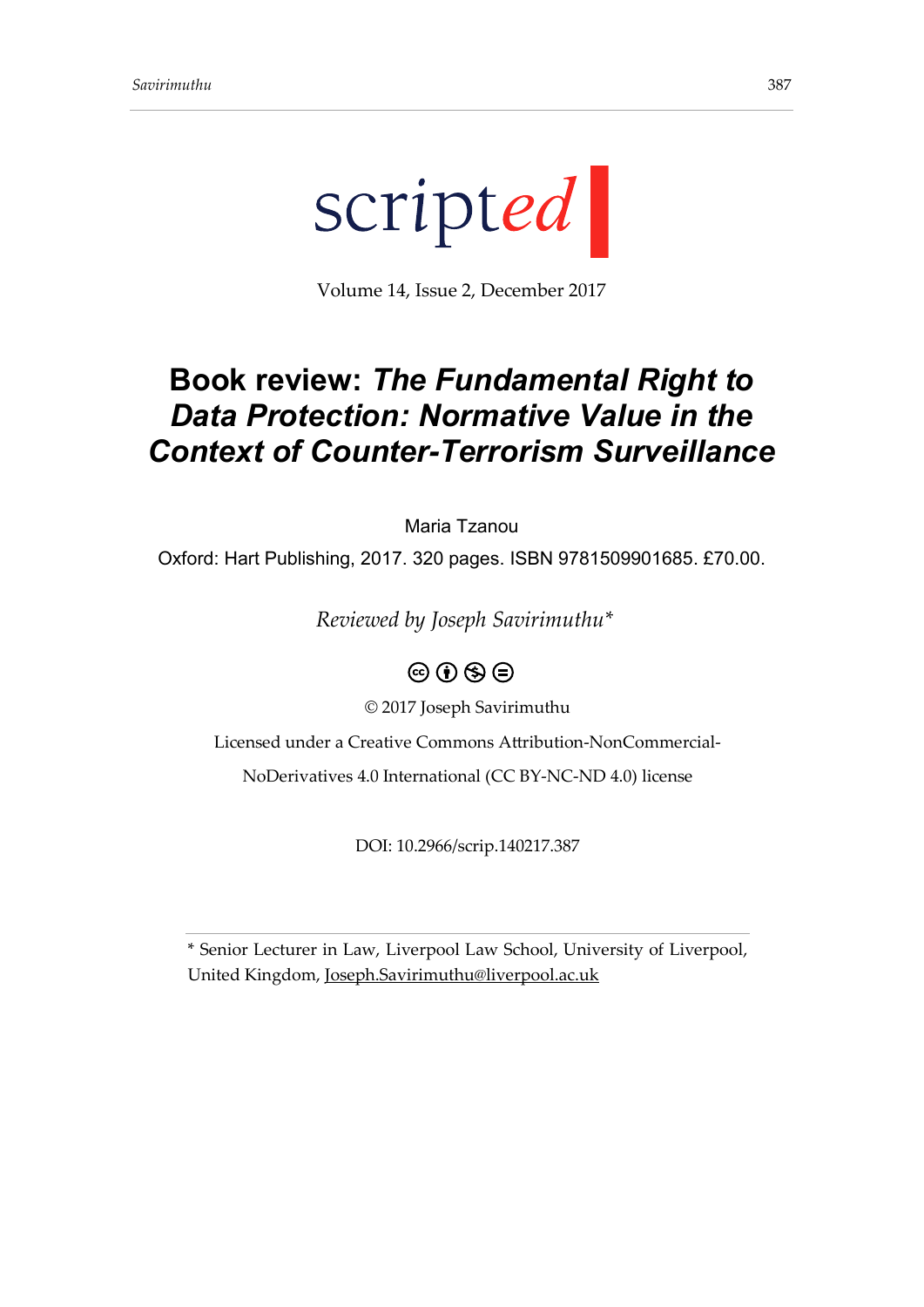-

Maria Tzanou's book, *The Fundamental Right to Data Protection: Normative Value in the Context of Counter-Terrorism Surveillance*, places at the centre stage "the scope, the content and the capabilities of data protection as a fundamental right to resolve problems and to provide for effective protection" (p. 1). The status and relationship of both these provisions have of course been the subject of judicial observations, particularly from the Court of Justice of the European Union.<sup>1</sup> The interplay between privacy and data protection has also been an area of interest amongst scholars and policymakers and in no small way fuelled by the coming into force of the Charter of Fundamental Rights of the European Union, which provides for both the right to privacy (Article 7) and the right to the protection of personal data (Article 8). <sup>2</sup> Tzanou's book is timely, particularly at a time when the State and its security and law enforcement agencies continue to make wellpublicised demands for access to personal information of consumers from social media platforms, communications technology providers, and businesses. Her principal contribution is that scholars and policymakers should engage much more critically than has been previously been the case to a right to the protection of personal data: "what is the added value of a right to personal data

<sup>1</sup> Productores de Música de España (Promusicae) v Telefónica de España SAU, Case C-275/06 judgment of 29 January 2008; Digital Rights Ireland Ltd v Minister for Communications, Joined Cases C–293/12 and C–594/12, 8 April 2014, ECLI:EU:C:2014:238; Maximillian Schrems v Data Protection Commissioner, Case C–362/14, 6 October 2015, ECLI:EU:C:2015:650; Tele2 Sverige AB v Post-och telestyrelsen, Joined Cases C–203/15 and C–698/15, 21 December 2016, ECLI:EU:C:2016:970.

<sup>2</sup> See as an example Peter Hustinx, "EU Data Protection Law – Current State and Future Perspectives", speech at High Level Conference: "Ethical Dimensions of Data Protection and Privacy", Centre for Ethics, University of Tartu / Data Protection Inspectorate, Tallinn, Estonia, 9 January 2013, available at [https://secure.edps.europa.eu/EDPSWEB/webdav/site/mySite/shared/Documents/EDPS/Publ](https://secure.edps.europa.eu/EDPSWEB/webdav/site/mySite/shared/Documents/EDPS/Publications/Speeches/2013/13-01-09_Speech_Tallinn_EN.pdf) [ications/Speeches/2013/13-01-09\\_Speech\\_Tallinn\\_EN.pdf](https://secure.edps.europa.eu/EDPSWEB/webdav/site/mySite/shared/Documents/EDPS/Publications/Speeches/2013/13-01-09_Speech_Tallinn_EN.pdf) (accessed 29 September 2017) and Antonella Galetta and Paul De Hert, "Complementing the Surveillance Law Principles of the ECtHR with its Environmental Law Principles: An Integrated Technology Approach to a Human Rights Framework for Surveillance" (2014) 10(1) *Utrecht Law Review* 55–75.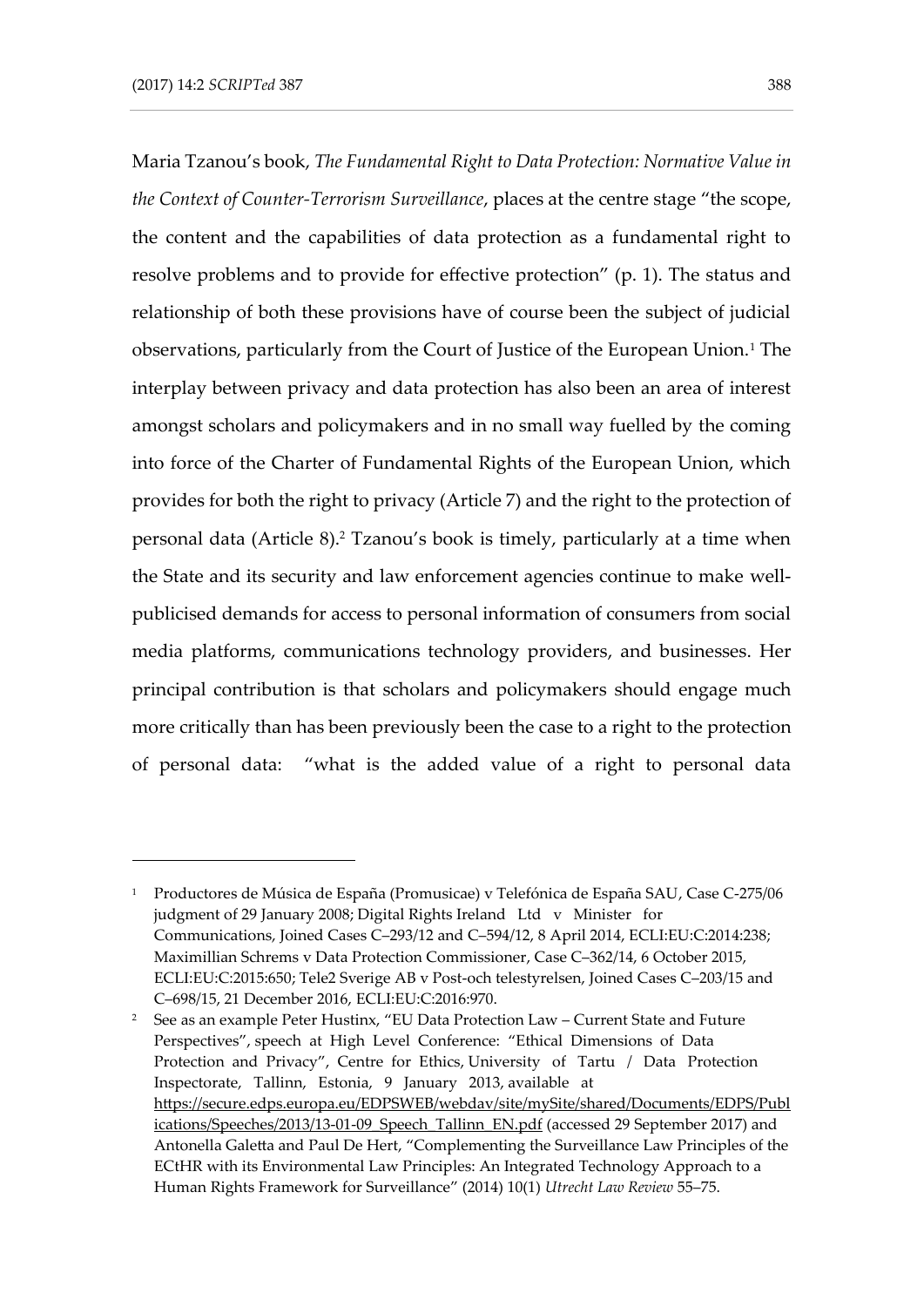protection?"

*The Fundamental Right to Data Protection* succeeds in providing answers to this question. It can be seen as an essay aimed at ensuring that claims to rights to personal information are reflected in individuals gaining greater control over their data. The book is divided into two parts, consisting of seven chapters. Part I explores the theoretical framework underpinning current conceptualisations and understandings of privacy and data protection. Chapter 1 reviews some of the key scholarly debates regarding the relationship between privacy and data protection and the significance of the conceptual lens provided by Article 8 of the European Convention on Human Rights jurisprudence in shaping discourse in data protection law. Tzanou suggests that following the elevation of data protection as a fundamental right, there has been very little attempt made to reflect on its normative and instrumental value (pp. 33-35). The paradigm shift in the way information is created, used, and accessed, it is suggested, merits consideration of this question: does the right to the protection of personal data offer a complementary value? According to Tzanou, it is not only scholars who are culpable. Judicial pronouncements, she argues, merely add to the uncertainty and confusion by continuing to view data protection values through the rear view mirror of an individual's right to respect for private life (pp. 51-53).

Chapter 2 provides a careful analysis of CJEU jurisprudence and hints of "data privacy rights [being] favoured with regard to opposing rights as a general, a priori rule" (p. 63). This conclusion is preceded by Tzanou's emphasis that if data protection is to evolve as a right that is valued independently and with its own set of values, three conditions must be met: (i) its descriptive reach must be identified; (ii) the normative values must be ascertained and assessed in light of other competing data protection values and interests; and (iii) its instrumental role must be both acknowledged and demonstrated (pp. 38-44). Tzanou takes the view that all the fair information processing principles provide the "essence" of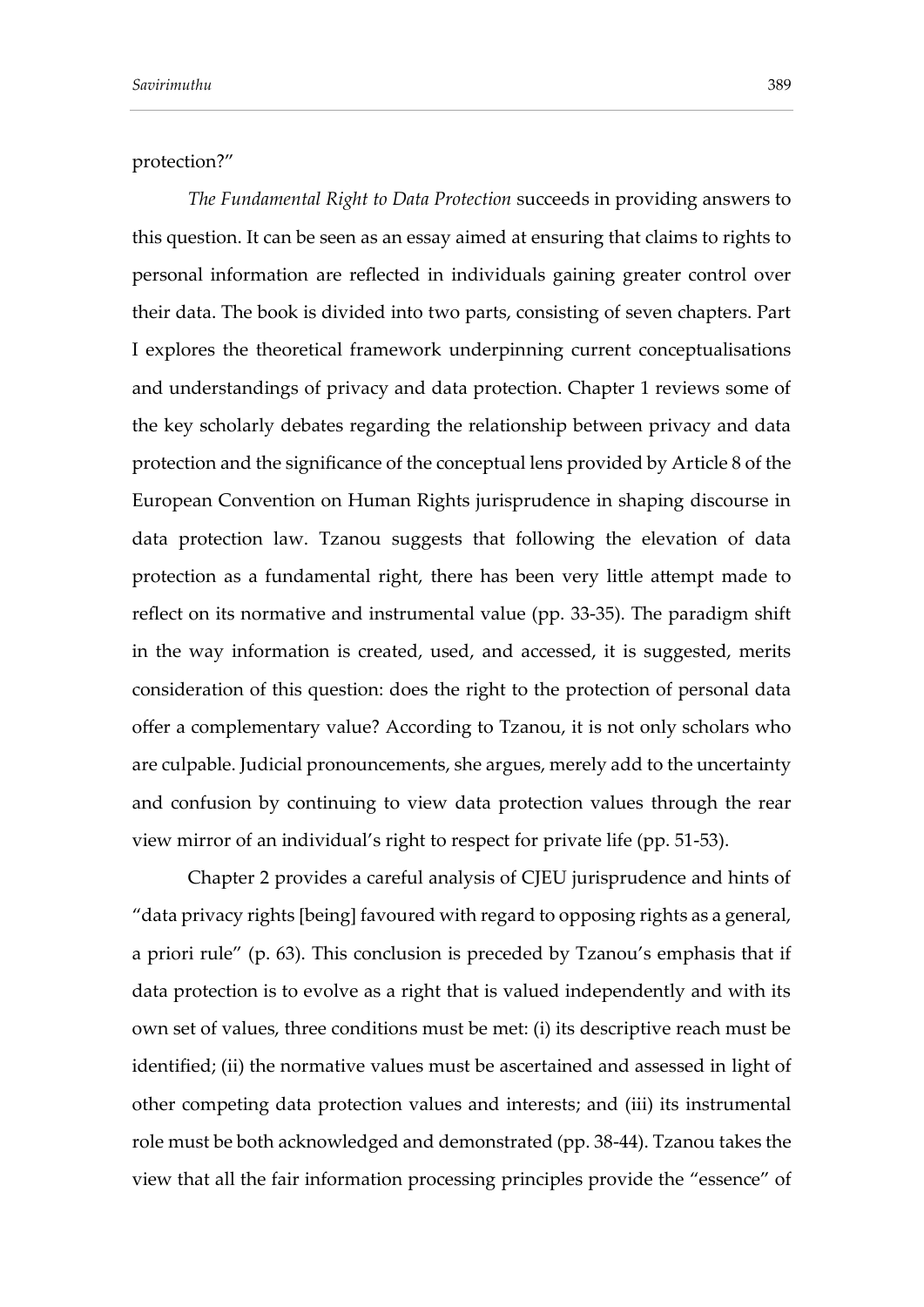a fundamental right (pp. 42-44). She has a point here, and in light of current concerns about collapsing contexts and the ease with which personal information

can be collected, repurposed, and distributed, data protection rights must be taken seriously rather than viewed as a proxy for privacy.

As the subtitle suggests, the book provides several case studies to investigate how a reconstructed right to data protection might work in the specific context of counter-terrorism surveillance. The four case studies presented are: (i) metadata surveillance (Chapter 3); (ii) travel data surveillance (Chapter 4); (iii) financial data surveillance (Chapter 5); and (iv) Internet data surveillance (Chapter 6). Each is underpinned by careful research and thoughtful analysis of CJEU judgments and opinions of the Advocate General. What is particularly fascinating about the issues covered in these case studies is their grim reminder of how very little control we have over our personal information in the networked environment. The case studies also give us an insight into why Tzanou thinks that the right to the protection of personal data should now be utilised to help solve many of the problems of transparency and accountability that continue to be encountered in national security policy debates. Tzanou maintains that while the rulings in cases of Schrems, Digital Ireland, and Passenger Name Record Agreement (Joined Cases C-317/04 and C-318/04AG) can be viewed as instances where the law safeguards an individual's right to respect for private life, the right to the protection of personal data can provide equally credible and principled answers. She points to the observation of Attorney General Philippe Léger regarding the Commission's adequacy decision, with the "specific data protection principles" as providing one example of a coherent and principled framework that can be used to ensure that data controllers respect the fundamental right under Article 8 of the Charter (p. 165). Indeed, data protection rules and principles do ensure that data controllers are held to account for adopting operations such as repurposing, profiling,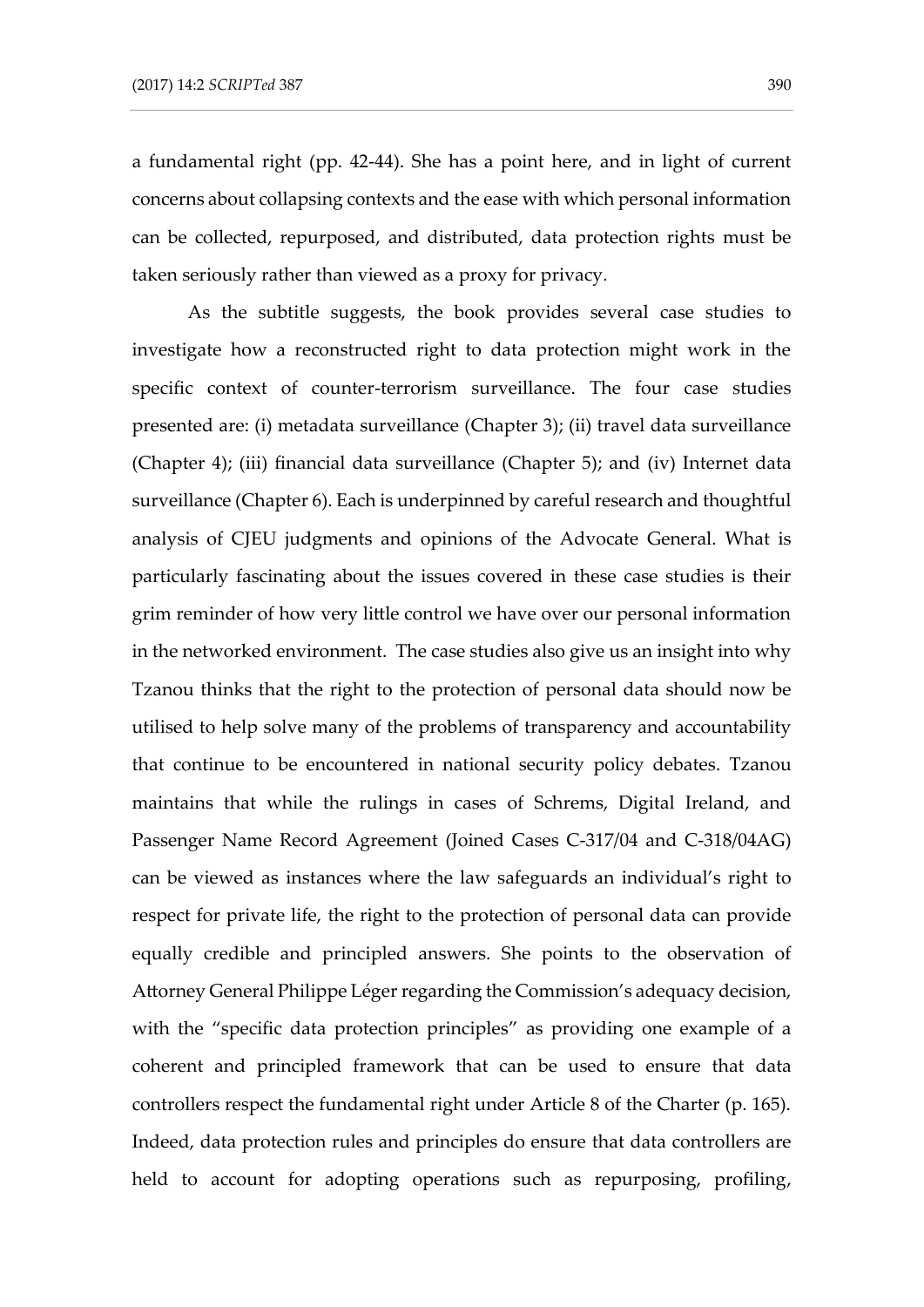-

surveillance. The analysis on the SWIFT Affair (Society for Worldwide Interbank Financial Telecommunication), the Terrorist Finance Tracking Programme ("TFTP"), and the prevalence of communications surveillance serves to emphasise the problems that can arise when the lifecycle of personal data become the focal point of impact assessment strategies.<sup>3</sup>

What are we to make of this book's objective in reconstructing a new role for data protection? Tzanou gets many things right. It is impossible to exaggerate the value of the core arguments and reflections on key CJEU rulings and policy responses. The right to the protection of personal data is important, not least that it is always to the advantage of government agencies and organisations to utilise technological infrastructures to regulate the space of information flows and frustrate attempts to require data controllers to respect individual's fundamental rights. Many will agree that while data protection and privacy concepts are to be valued in their own right and possess values that may overlap, the ease with which personal information can be collected, stored, and used mandates a concerted effort in recognising the descriptive, normative, and instrumental role of the fundamental right to the protection of personal data.

*The Fundamental Right to Data Protection* also illuminates the various ways judicial and policy narratives treat privacy and data protection rules as interchangeable frames, as well as what it implies for the way we think about the relationship between data subjects, personal data, and data controllers. In short,

<sup>&</sup>lt;sup>3</sup> Following the terrorist attacks in the US on 11 September 2001, SWIFT, a Belgian based messaging service owned by the international banking community, permitted the US Central Intelligence Agency (CIA) to undertake covert surveillance of financial transfers involving US and EU citizens' transborder financial transfers activities. The EU and the US concluded the TFTP in mid-2009 to permit access to personal data relating to EU citizens, on the condition that adequate safeguard mechanisms were provided. See European Commission, "The EU-US TFTP Agreement: Main Elements" (2013), MEMO/13/1060, available at [http://europa.eu/rapid/press-release\\_MEMO-13-1060\\_en.htm](http://europa.eu/rapid/press-release_MEMO-13-1060_en.htm) (accessed 3 October 2017).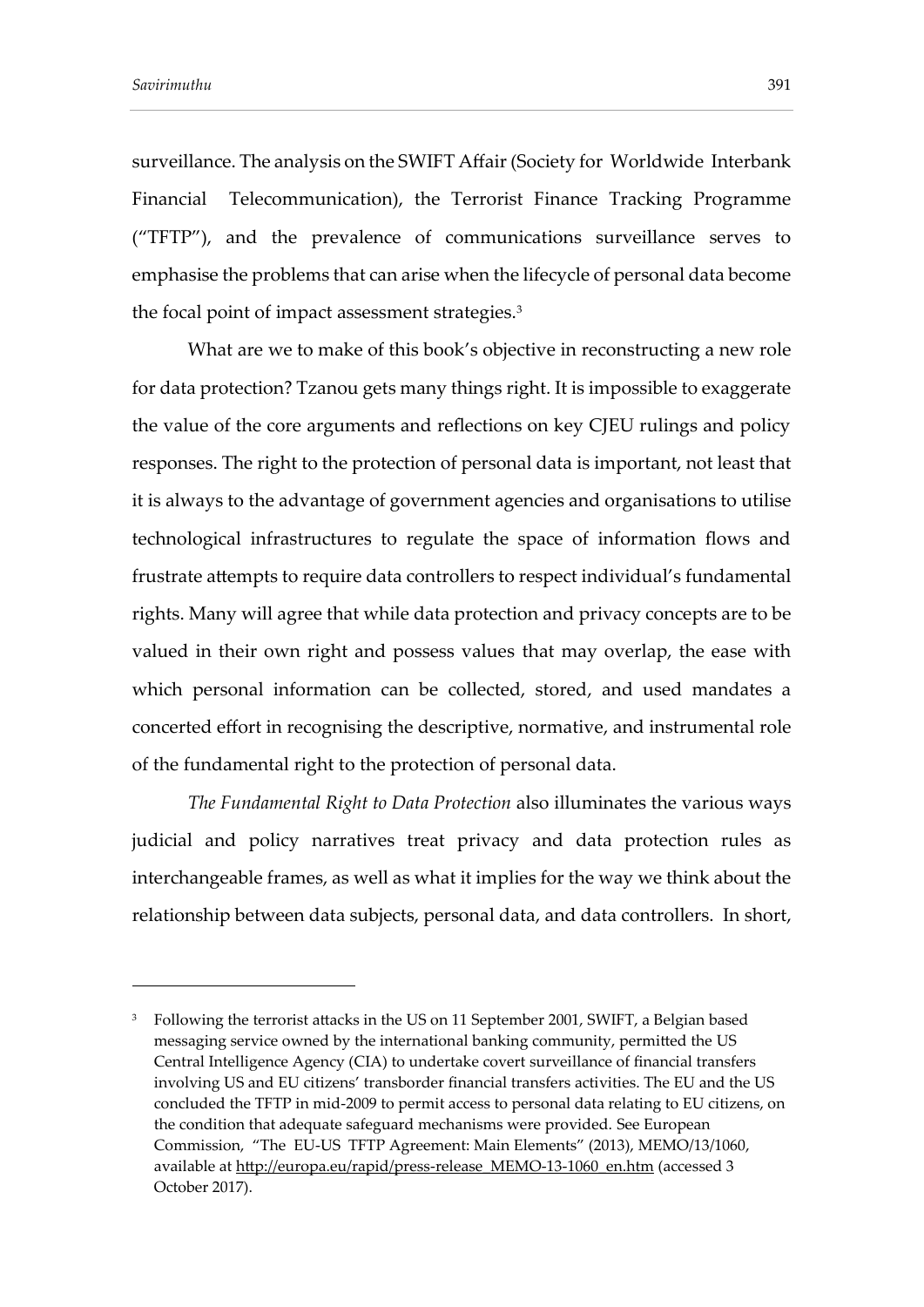Tzanou's work makes visible the cognitive blind spot that defines the way we tend to assemble our knowledge and understanding of the role of data protection in the age of counter-terrorism surveillance. This book condenses wonderfully what judges and policymakers sometimes do when they fail to recognise that the answer to many data processing problems encountered in counter-terrorism situations can be found in data protection rules and principles.

The nature of a fundamental right is an aspect that would have merited further investigation. In *Taking Rights Seriously,* Ronald Dworkin regarded understanding the concept of rights as a pre-requisite to establishing claims for establishing entitlements as well as place on firm footing arguments whether a policy or action constitutes an infraction of an individual's fundamental rights*.* 4 Even though *Taking Rights Seriously* was published well before the Internet and data processing rules, the problem Dworkin attempted to confront also lies at the core of the case studies covered in *The Fundamental Right to Data Protection* – what does it mean to take the fundamental right to the protection of personal data seriously? This is an important question since the language of fundamental rights continues to dominate debates and discourses on national security. *The Fundamental Right to Data Protection* could have confronted directly the ambiguity in the right to the protection of personal data and articulate fully the ramifications of taking such a right seriously. It is only when we understand the language of rights, contexts, and nuances are we likely to come to terms that disagreements about the interpretation of rights, duties, and obligations are not exceptional.<sup>5</sup> Unsurprisingly, even in a national security/counter-terrorism context, we encounter not dissimilar arguments about fairness or have to evaluate how best competing perspectives about how best balances are to be maintained between

-

<sup>4</sup> Ronald Dworkin, *Taking Rights Seriously* (London: Duckworth, 1977).

<sup>5</sup> Jeremy Waldron, *Law and Disagreement* (Oxford: Clarendon Press, 1999).